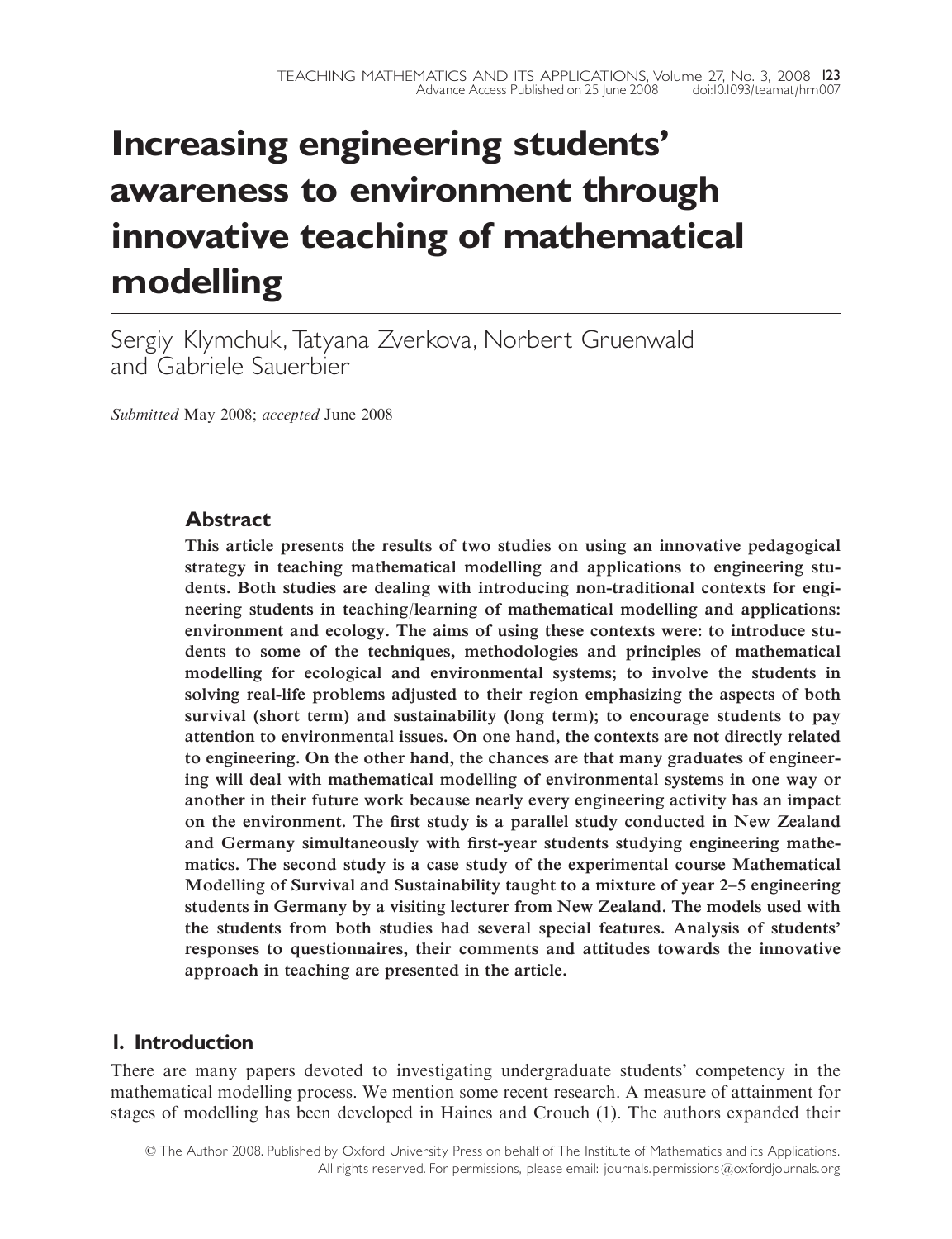study in Crouch and Haines (2) where they compared undergraduates (novices) and engineering research students (experts). They suggested a three-level classification of the developmental processes in which the learner passes from novice behaviour to that of an expert. One of the conclusions of that research was that 'students are weak in linking the mathematical world and the real world, thus supporting a view that students need much stronger experiences in building real world and mathematical world connections' (2). This echoes the findings from a study of 500 students from 14 universities in Australia, Finland, France, New Zealand, Russia, South Africa, Spain, Ukraine and the UK (3). The study indicated that the students found difficulties in moving from the real world to the mathematical world because of a lack of practice in application tasks. An investigation of undergraduate students' working styles in a mathematical modelling activity has been carried out by Maull & Berry (4) and a study on the development of transferable skills in undergraduate mathematics students through mathematical modelling is recorded in Nyman and Berry (5). Some relationships between students' mathematical competencies and their skills in modelling were considered in Galbraith and Haines (6) and in Gruenwald and Schott (7). Kadijevich pointed out an important aspect of doing even simple mathematical modelling activity by new undergraduate students: 'Although through solving such ... [simple modelling] ... tasks students will not realize the examined nature of modelling, it is certain that mathematical knowledge will become alive for them and that they will begin to perceive mathematics as a human enterprise, which improves our lives' (8).

In this article, we consider engineering students' feedback on introducing non-traditional contexts in teaching/learning of mathematical modelling and applications: environment and ecology. On one hand, the contexts are not directly related to engineering. On the other hand, the chances are that most graduates in engineering will deal with mathematical modelling of environmental systems in one way or another in their future work because nearly every engineering activity has an impact on the environment. By involving the students in solving real-life problems adjusted to their region with emphasis on survival (short term) and sustainability (long term) we encourage them to pay attention to environmental issues. We present the results of two studies spanned over the period 2005–07. The models used with the students in both studies have the following features:

- . Each model is environmental. Environmental issues are getting more and more important for many human activities worldwide. This, on first glance is a non-traditional area of application for engineering students, and so will help them to broaden their vision and prepare them to take ethical responsibility in future because nearly every engineering activity relates to the environment.
- . Each model is adjusted to the region where the students study by selecting a nearby lake or an island, putting its name in the title of the model and entering the corresponding values of the parameters into the model. We assume that this psychological strategy will help students to relate to the models in a *personal* and an *emotional* way and increase their motivation and enthusiasm.
- . Each model is developed by professional mathematicians working in industry and is based on a real practical problem.
- . Each model is adapted and presented in a way understood by engineering students.
- . Each model is a little bit beyond the scope of the mathematics course the students study. So they need to learn on their own some new concepts. For example, a model can be based on separable differential equations that students study but further investigation of equilibrium solutions and stability (that are not covered in the course) is required. We assume that this *discovery* learning strategy can help the students enhance their investigation and research skills.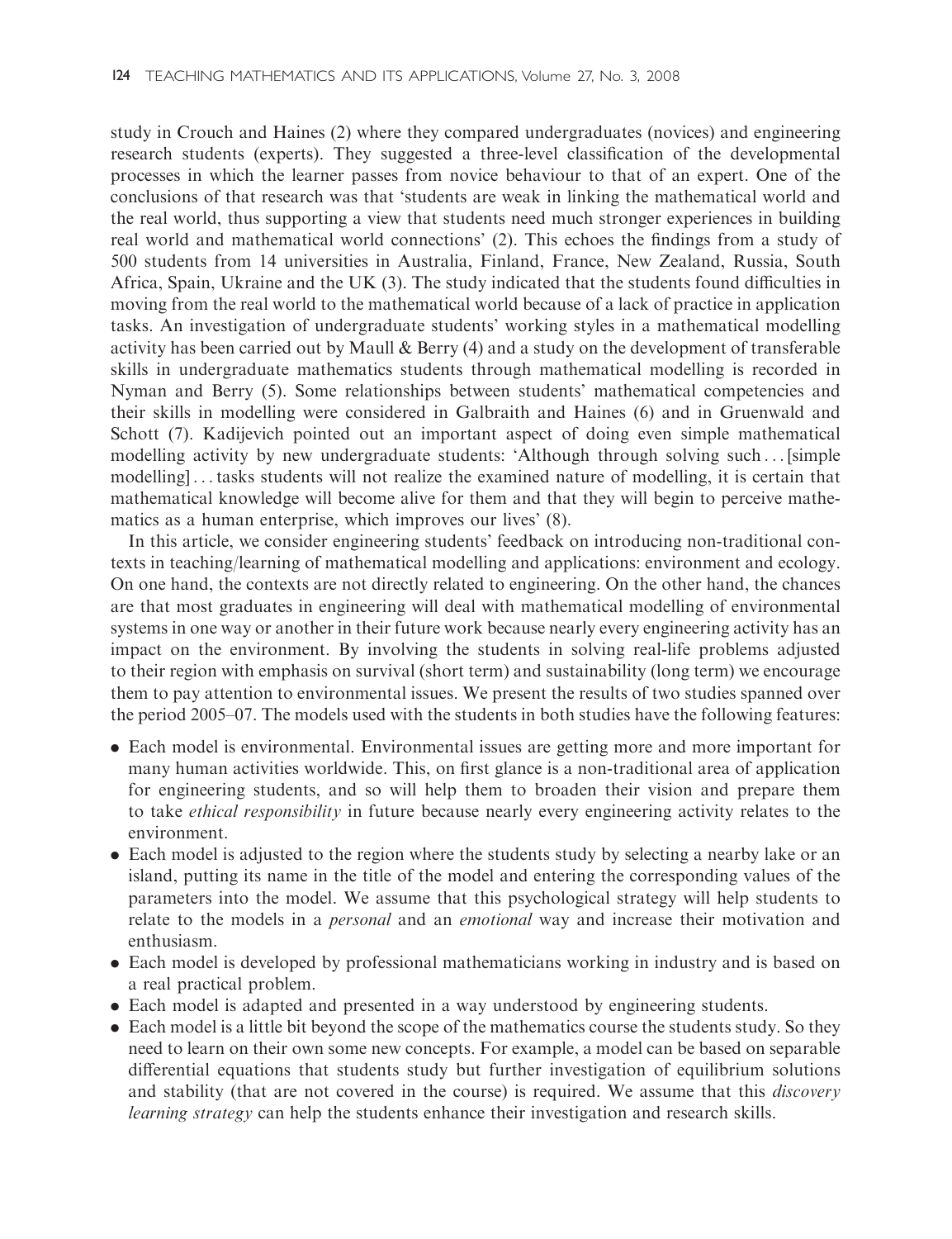. Each model is mathematized to a large extent. So the students do not go through the first few steps of mathematical modelling process (collecting the data, making assumptions, formulating the mathematical model, etc.). But, apart from solving the given mathematical models, they do practise other important steps of the mathematical modelling process including interpreting the solutions, discussing the limitations of the models and communicating the findings through a written report.

In both studies, practice was selected as the basis for the research framework and, it was decided 'to follow conventional wisdom as understood by the people who are stakeholders in the practice' (9). The students' mathematical and modelling activities in the class as well as their attitudes were the research objects.

# 2. The first study

The first study was conducted simultaneously with the first-year engineering students studying mathematics courses in the Auckland University of Technology, New Zealand and the Wismar University of Technology, Business and Design, Germany. Two environmental models were given to the students as a project/assignment. One of the models is given below.

## 2.1. Model of water quality control in Taupo lake

Polluted water enters Taupo lake from a recently built factory at a constant rate N. A mathematical model of concentration of pollution has been developed under certain assumptions including the following:

- . the upper levels of water are mixed in all directions;
- . change in mass of pollution is equal to the difference between the mass of the entering pollution and the mass of the pollution which is being decomposed;
- . the rate of decomposition of pollution is constant;
- . decomposition of pollution takes place due to biological, chemical and physical processes and/or exchange with the deeper levels of water.

Under the assumptions, the equation of the balance of mass of pollution on any interval of time  $\Delta t$  can be written in the form:

$$
V\Delta C_N = N\Delta t - QC_N\Delta t - KVC_N\Delta t, \qquad (1)
$$

where  $V$ —volume of the upper levels (constant),  $Q$ —water consumption rate (constant),  $C_N = C_N(t)$ —concentration of pollution at time t, K—decomposition rate (constant).

Questions:

- 1. Set up a differential equation for the concentration of pollution from equation [1] by dividing both sides of equation [1] by  $\Delta t$  and taking a limit when  $\Delta t \to 0$ .
- 2. Solve that differential equation to find the concentration of pollution as a function of time provided that the initial concentration of pollution was zero.
- 3. Determine the equilibrium concentration of pollution  $C_{Ne}$  (that is the concentration when  $t \rightarrow \infty$  or  $dC_N/dt = 0$ ).
- 4. Determine the time needed to reach a specified proportion  $p (p = C<sub>N</sub>(t)/C<sub>N<sub>e</sub></sub>)$  of the equilibrium concentration. Will it take more time to reach  $p$  in the case when there is no decomposition of pollution?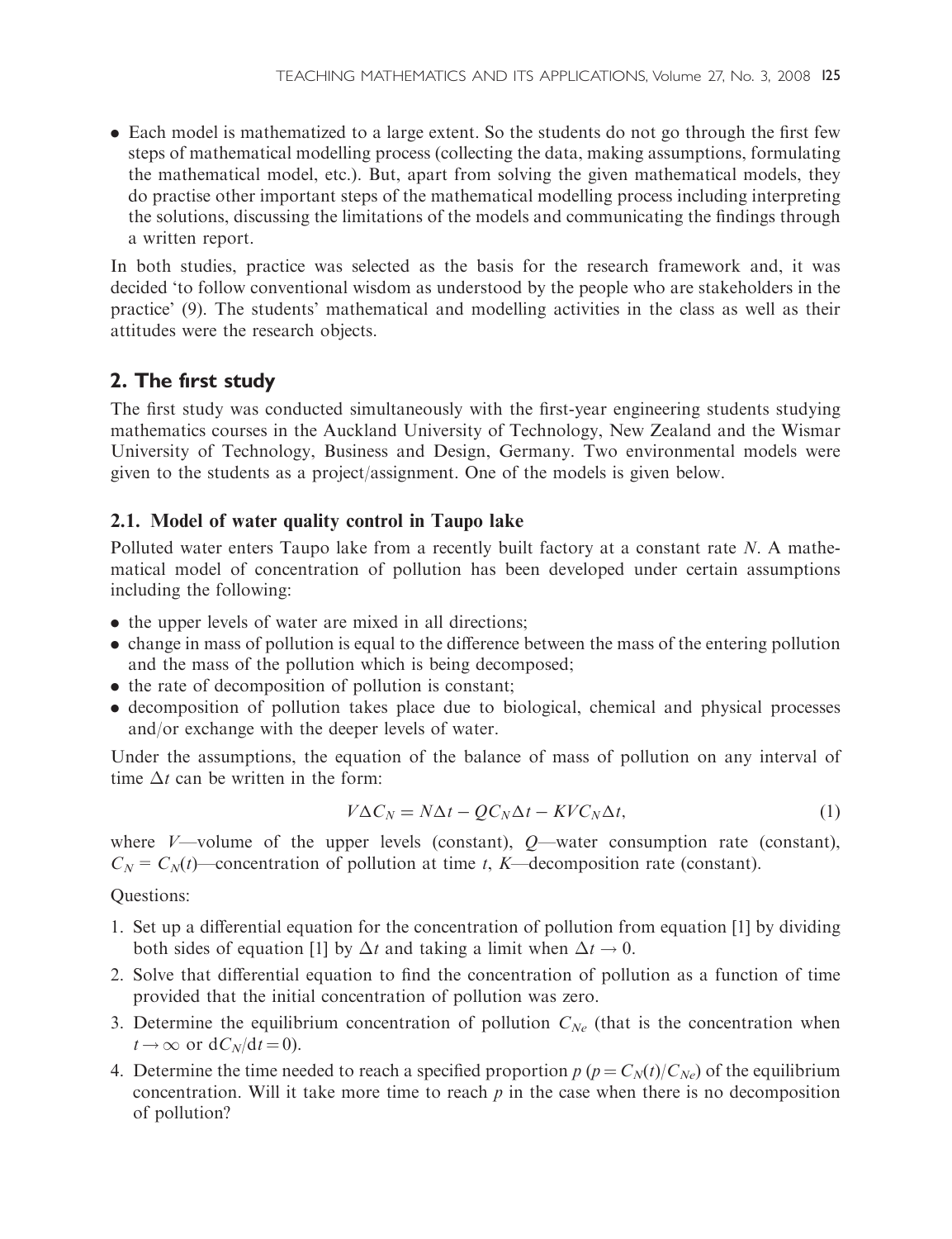- 5. Set up a differential equation for the concentration of pollution from the differential equation in question 1 in the case when the initial amount of pollution entered the lake was  $C_0$  and after that pollution is not coming to the lake anymore (that is  $N = 0$ ).
- 6. Solve the differential equation from question 5.
- 7. Determine the time needed to reach a proportion  $(1-p)$   $(C(t)/C_0 = 1-p)$  of the initial concentration  $C_0$ .

After completing the project the students were asked to answer the questions below. The total number of students who completed the project was 147 in both countries. The number of students who answered the anonymous questionnaire was 63 so the response rate was 43%. Participation in the study was voluntary.

Question 1. Do you find the project to be practical?

| (a) Yes  | Please give the reasons: |
|----------|--------------------------|
| $(b)$ No | Please give the reasons: |

Question 2. Do you find the project to be relevant and useful for your future career?

| $(a)$ Yes | Please give the reasons: |
|-----------|--------------------------|
| $(b)$ No  | Please give the reasons: |

The results in both universities were so similar that we decided to combine them. Brief statistics and common students' comments are presented below.

#### Question 1. Practical? Yes—48%

Selected students' comments were: 'The models describe the real world', 'A good way of increasing students interest in the subject', 'It was so helpful for my other subjects', 'I didn't realize modelling is used for fishing quotas. It also helped me realize the effects of sneaky illegal fishing (which most of us have done)'.

#### Question 1. Practical? No—52%

Selected students' comments were: 'It is not possible to calculate nature', 'It did give a practical situation but you barely think about that at all when doing the assignment'.

#### Question 2. Relevant for your career? Yes—35%

Selected students' comments were: 'Mathematics is the base needed to go into the Engineering World, so it will help a lot', 'In engineering, we will be dealing with these kind of situations', 'We are more motivated to solve such real problems than working with dry examples', 'Everything you learn is bound to be beneficial at some point'.

Question 2. Relevant for your career? No—65%

Selected students' comments were: 'I don't see how it relates to mechanical or electrical engineering' (most common comment), 'I don't compute formulas, I have to calculate beams...'.

## 3. The second study

The second study is a case study based on the experimental course Mathematical Modelling of Survival and Sustainability taught to a mixture of year 2–5 engineering students in Germany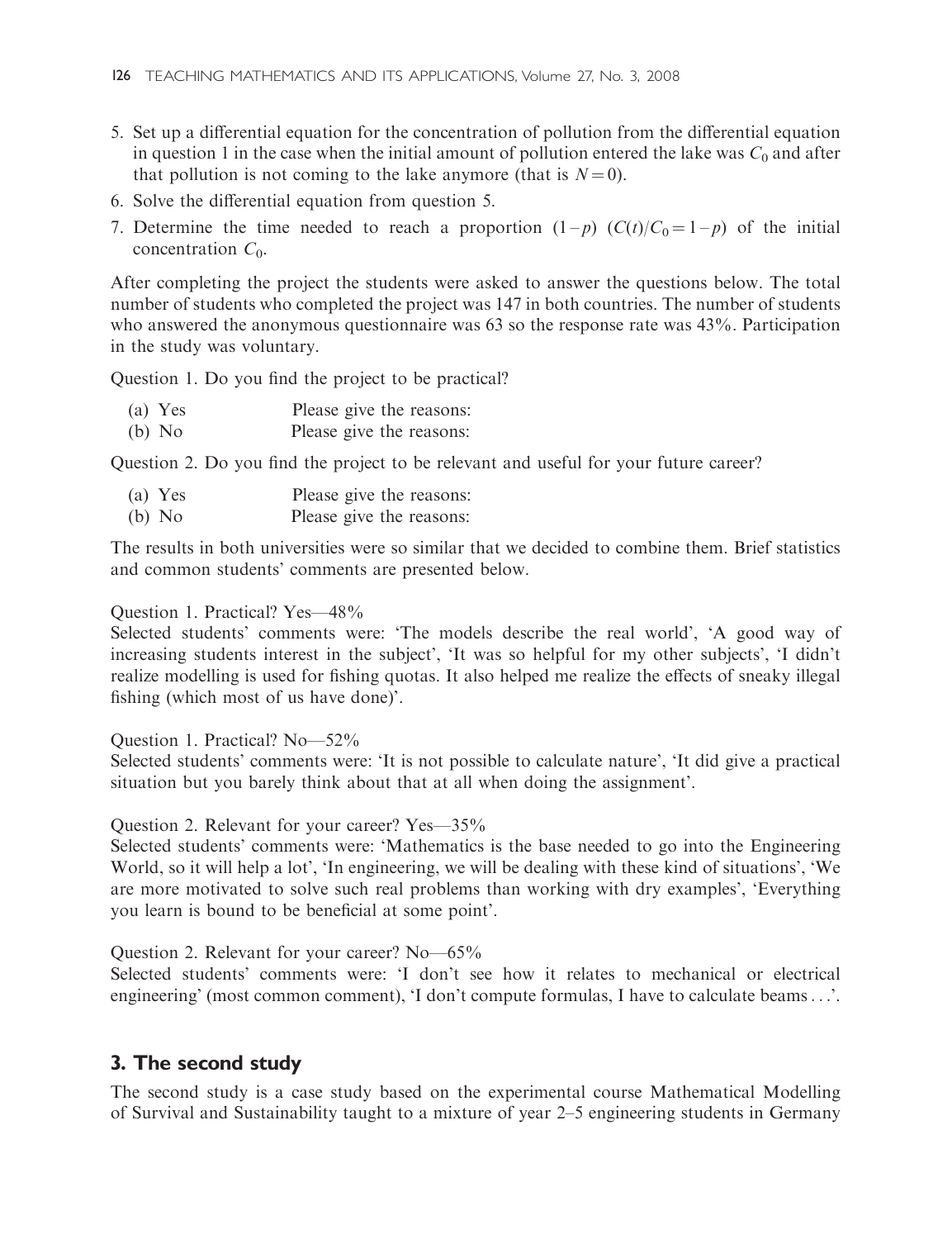by a visiting lecturer from New Zealand in 2006 and 2007. The course has a multidisciplinary character and is very practical. Matlab is used throughout the course. The expected students' benefits (learning outcomes) after completing the course are:

- . Improving students' generic mathematical modelling skills;
- . Developing students' skills of analysing aspects of survival and sustainability of ecological, environmental, socio-economic and military systems;
- . Improving students' multidisciplinary and interdisciplinary competence;
- . Increasing students' confidence in using computer software;
- . Improving students' conceptual understanding of related mathematics topics;
- . Enhancing students' ability to deal with real practical problems;
- . Developing students' team work skills;
- . Creating students' ethical responsibility to environmental issues;
- . Making connections to the local industry;
- . Enhancing students' problem-solving skills.

The students solved a number of ecological and environmental models in their individual and group projects and also on the exam. They could have their group project based on an appropriate journal paper selected from the course website. They could also approach a local business/industry or contact a relevant department of the local government to choose a real practical project based on the local data. One of the models is given below.

#### 3.1. Populations of birds and insects on Poel island in Mecklenburg–West Pomerania

Populations of birds and insects on Poel Island are modelled by the following system of the equations:

$$
\frac{dx}{dt} = 0.4x - 0.002xy
$$
  
\n
$$
\frac{dy}{dt} = -0.2y + 0.000008xy
$$
\n(2)

Questions:

- 1. Which of the variables, x or y, represents the bird population and which represents the insect population? Explain.
- 2. Find the equilibrium solutions and explain their significance.
- 3. Find an expression for  $\frac{dy}{dx}$  and solve this separable differential equation by hand.
- 4. Use Matlab (pplane) to draw the phase trajectory corresponding to initial population of 100 birds and 40 000 insects. Use the phase trajectory to describe how both populations change with respect to time.
- 5. Use part 4 to make rough sketches by hand of the bird and insect populations as functions of time. How are these graphs related to each other? Create those graphs with Matlab (pplane). Suppose system [2] is replaced by the following system:

$$
\frac{dx}{dt} = 0.4x(1 - 0.000001x) - 0.002xy
$$
  
\n
$$
\frac{dy}{dt} = -0.2y + 0.000008xy
$$
\n(3)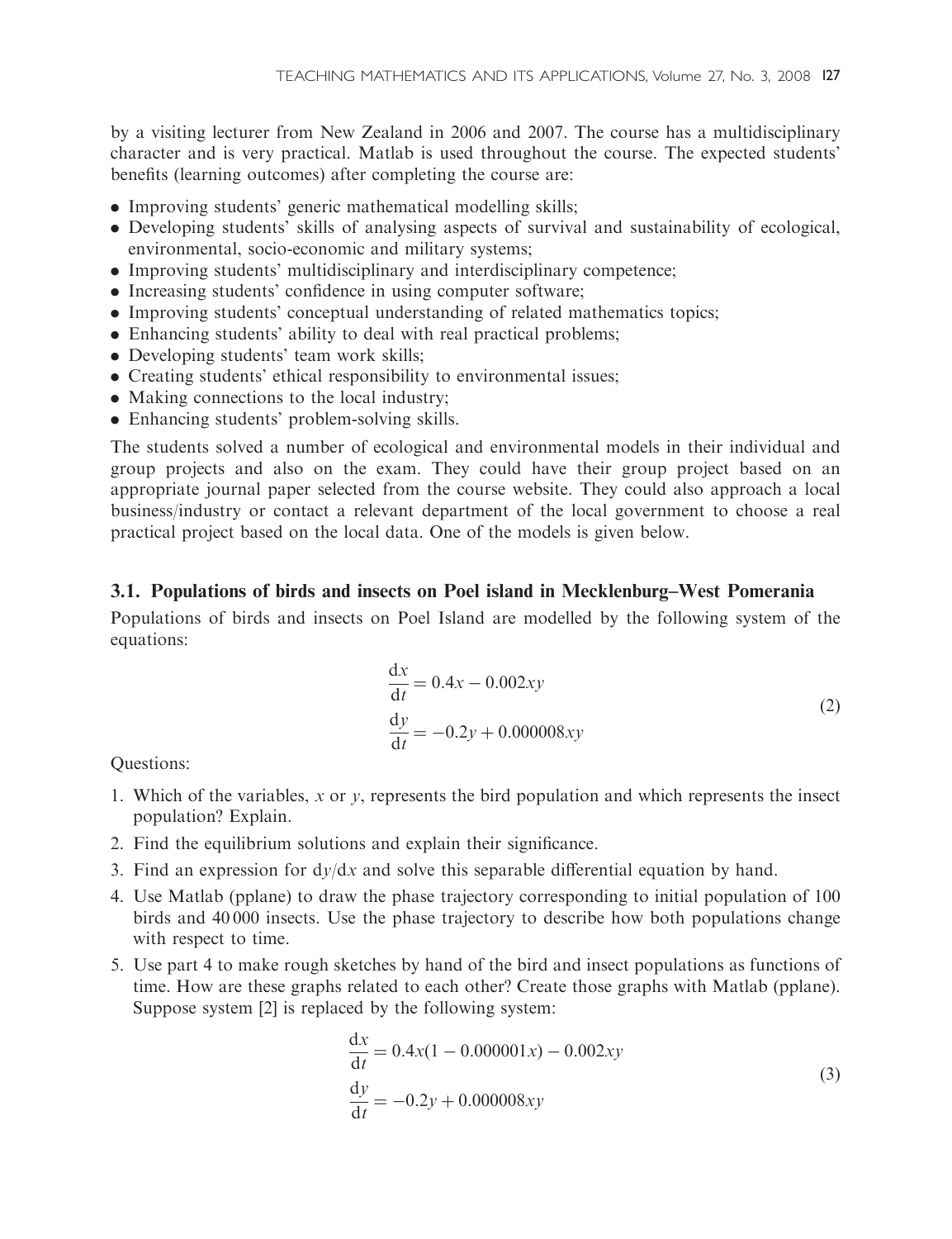- 6. According to system [3], what happens to the insect population in the absence of birds?
- 7. Use Matlab (pplane) to draw the phase trajectory for system [3] corresponding to initial population of 100 birds and 40 000 insects. Use the phase trajectory to describe how both populations change with respect to time.

After completing the course, the students were asked to answer the question 'Do you think this course is suitable for engineering students and if so, why?' There were 11 students in 2006 and 14 students in 2007 in the course. The response rate was 100%. Participation in the study was voluntary.

The results in both years were very similar so we decided to combine them. All 25 students answered 'Yes' to the above question. The main two reasons were:

- . Improving knowledge in mathematics, Matlab and mathematical modelling that is useful for engineering—23 (92%). Typical students' comments were: 'You consolidate your mathematical knowledge', 'Raise knowledge about differential equations and especially how to build them', 'Increasing skills in Matlab', 'In my opinion, many problems or predictions in the ''engineering world'' could be handled/solved with the techniques that you can learn here', 'Because you learned how to put some problems into a mathematical system', 'To see new ways (models)', 'In the course you can better make a statement for normal problems about the life', 'Because I could improve my understanding of differential equations', 'The mathematical models all around us and the true way for an engineer is to understand how a model from the nature reacts if you change one parameter'.
- . Practical and interesting—10 (40%). Typical students' comments were: 'To get practical problems', 'It is very important to use a practical part in the course as it is done here to help students to understand what are they going to do in their future jobs', 'Of course it deals not with typically engineering problems but after all it was an interesting subject', 'Engineering students can apply their knowledge and broaden their horizon', 'It is nice to see we can use differential equations in other areas', 'I think that every subject which has a lot of practical things is very useful. This mathematical course was very useful for me and I think, that in our university everyone should study mathematics in this way'.

## 4. Conclusions from both studies

There is a big difference between the students' responses in the two studies about the relevance of the suggested context of applications. Only 35% of the first-year students from the first study indicated that the environment/ecology context is relevant for their future career, whereas 100% of year 2–5 students from the second study commented that the course was suitable for engineering students. One of the reasons for such a difference might be the difference in maturity. Another reason might be the difference in students' mathematics background. It was reflected in the exam performance. In the first study, the pass rate of the first-year students in their maths courses was around 50%. In the second study, the pass rate of the year 2–5 students in the modelling course was 100%. Moreover, all 25 students from the second study received excellent or very good final grades. Their learning was measured through two individual projects, one group project and the final exam. Their oral group presentations were independently assessed by several lecturers. From informal talks to the students from the second study we received a strong indication that their enthusiasm and positive attitudes towards the course significantly contributed to their high performance in the course and very positive attitudes towards the unusual contexts. It was a risk to offer such a non-traditional course to engineering students. In spite of the concerns of some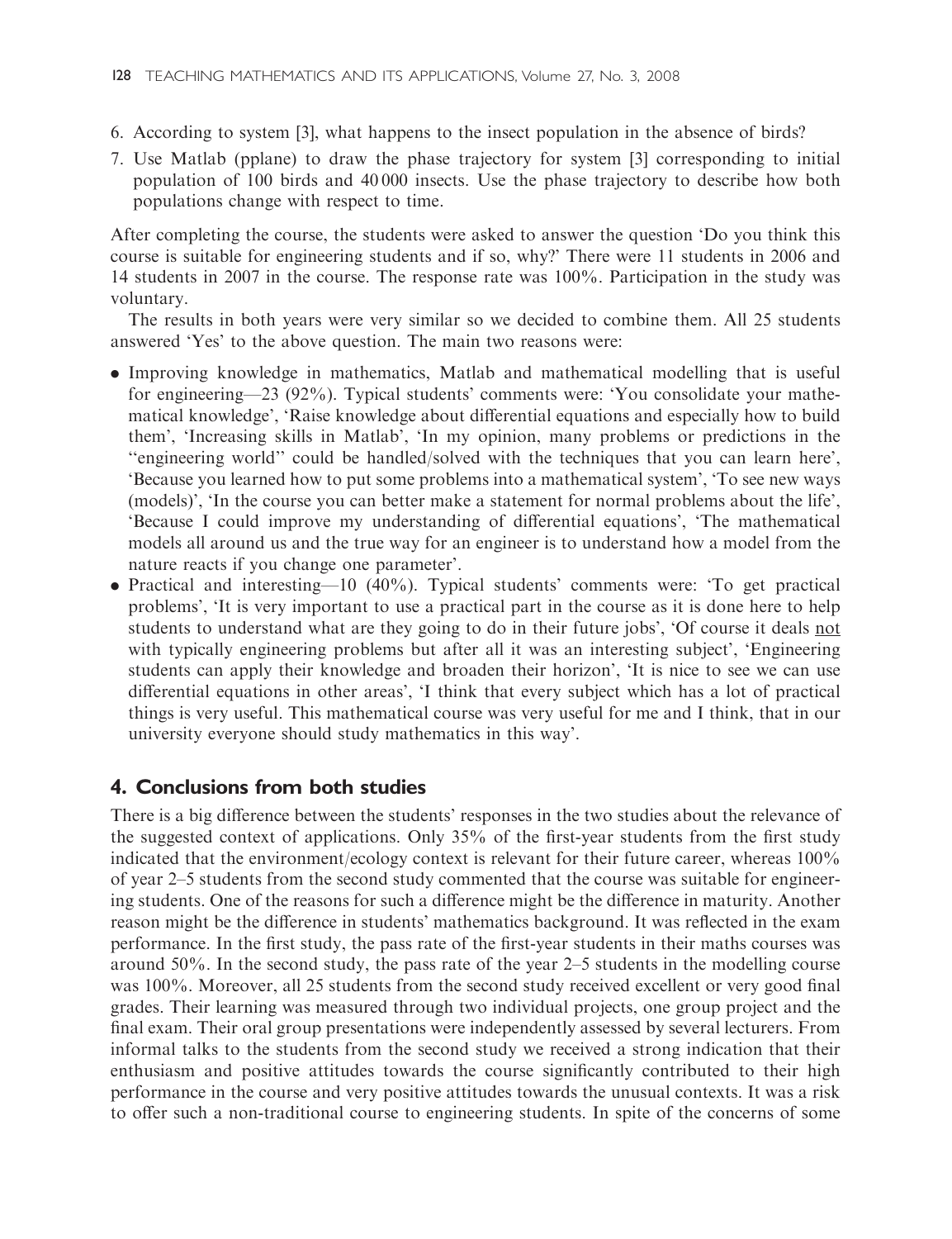engineering staff (and to their surprise) the students were very positive about the course. They were mature enough to value the new knowledge in mathematics and modelling they received from the course that can be applied in engineering (92%). They also enjoyed the practicality of the course that enhanced their problem-solving skills (40%). From informal discussions with the students we learnt that all expected learning outcomes were achieved to a significant extend. The main lesson for us as teachers was: students' feedback should be taken into account when designing curricula for their study.

#### **References**

- 1. Haines, C. and Crouch, R. (2001) Recognising constructs within mathematical modelling. Teaching Mathematics and its Applications, 20, 129–138.
- 2. Crouch, R. and Haines, C. (2004) Mathematical modelling: transitions between the real world and the mathematical world. International Journal on Mathematics Education in Science and Technology, 35, 197–206.
- 3. Klymchuk, S. S. and Zverkova, T. S. (2001) Role of mathematical modelling and applications in university service courses: an across countries study. In Matos, J. F., Blum, W., Houston, S. K., Carreira, S. P. (eds). Modelling, Applications and Mathematics Education – Trends and Issues. Chichester: Horwood Publishing, pp. 227–235.
- 4. Maull, W. and Berry, J. (2001) An investigation of students working styles in a mathematical modelling activity'. Teaching Mathematics and its Applications, 20, 78–88.
- 5. Nyman, A. and Berry, J. (2002) Developing transferable skills in undergraduate mathematics students through mathematical modelling. Teaching Mathematics and its Applications, 21, 29–45.
- 6. Galbraith, P. and Haines, C. (1997) Some mathematical characteristics of students entering applied mathematics courses. In Houston, S. K., Blum, W., Huntley, I. D., Neill, N. T. (eds). Teaching and Learning Mathematical Modelling. Chichester: Albion Publishing, pp. 77–92.
- 7. Gruenwald, N. and Schott, D. (2000) World mathematical year 2000: challenges in revolutionasing mathematical teaching in engineering education under complicated societal conditions. Global Journal of Engineering Education, 4, 235–243.
- 8. Kadijevich, D. (1999) What may be neglected by an application-centred approach to mathematics education? Nordisk Matematikkdidatikk, 1, 29–39.
- 9. Zevenbergen, R. and Begg, A. (1999) Theoretical framework in educational research. In Biddulph, F. and Carr, K. (eds). SAMEpapers. New Zealand: University of Waikato, pp. 170–185.

Dr Sergiy Klymchuk is an Associate Professor of the School of Computing and Mathematical Sciences at the Auckland University of Technology, New Zealand. He has 27 years experience teaching university mathematics in different countries. His PhD (1988) was in differential equations and recent research interests are in mathematics education. He has more than 130 publications including several books on popular mathematics and science that have been or are being published in 11 countries.

Dr Tatyana Zverkova is an Associate Professor of the Department of Computational Mathematics of the Institute of Mathematics, Economics and Mechanics at the Odessa National University, Ukraine. Her PhD was in the field of differential equations and her current research interests are in differential equations and effective teaching mathematical modelling to undergraduate students.

Professor Norbert Gruenwald is Vice-Chancellor of the Wismar University of Technology, Business and Design, Germany. His PhD was in the field of operations research. He is Chairman of the